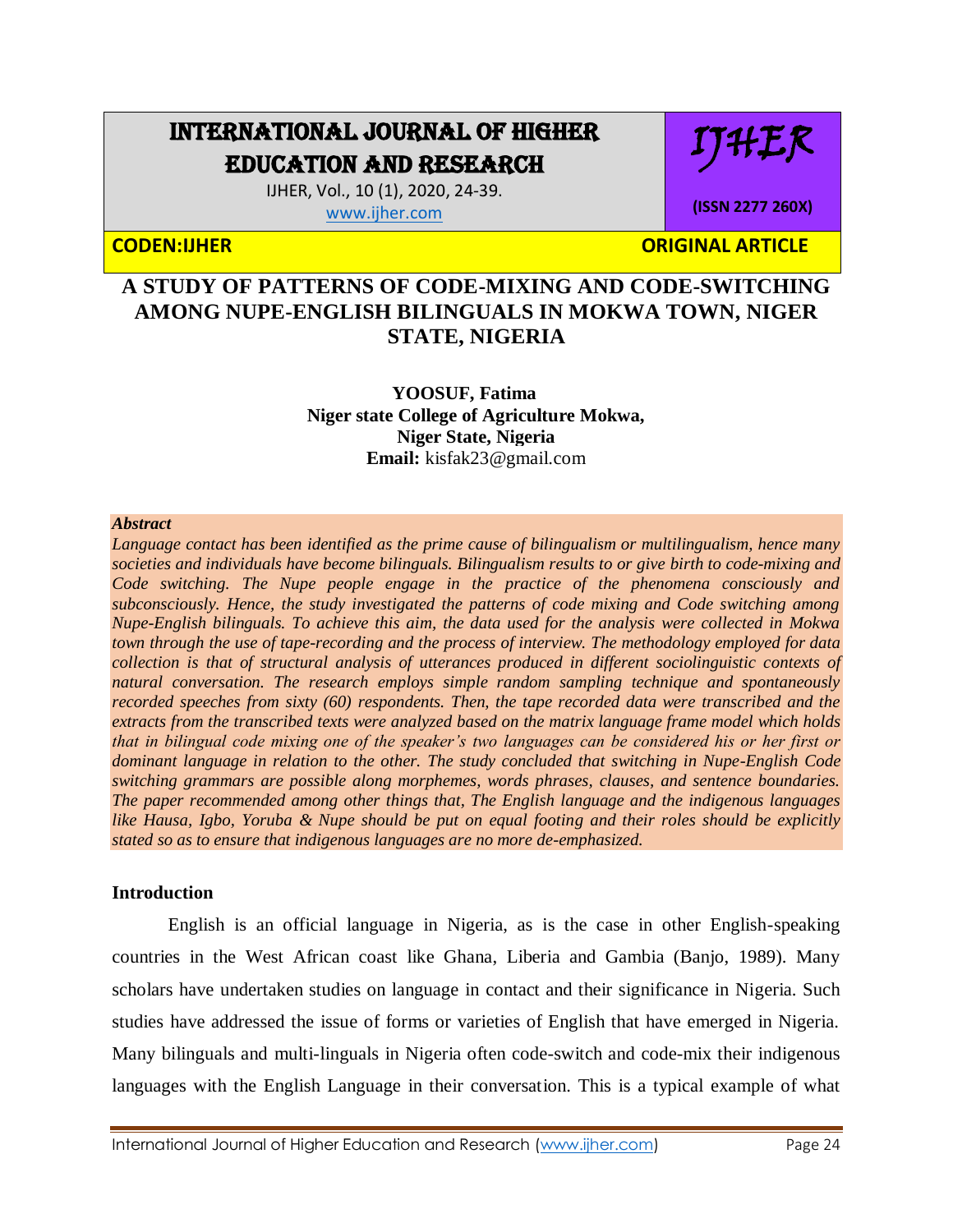happens in language contact situation, especially since the point of contact in such cases is the bilingual individual who usually engages in language switching and mixing (Amuda 1986, Ofuya 1978 & Scotton 1982).

In Nigeria, the contact between the indigenous languages and English can be viewed historically from two perspectives (Banjo, 1989). The first was a minimal type of contact since the users of English then were few and lived separately from the indigenes. The other type was in the later years of colonization when English and the indigenous languages were interrelating tremendously, partly because of the decline in the political, social, as well as the educational influence of the native speakers of English. Again, school population increased and intimate contact developed between the local linguistic communities and English. Many people thus became bilingual at varying degrees and this later established the social and historical contexts of code mixing and Code switching (Obafemi & Babatunde 2003).

Some linguists e.g. Clyne (1991) use the term code mixing and Code switching more or less interchangeably. Especially in formal studies of syntax, morphology, etc, both terms are used to refer to utterances that draw from elements of two or more grammatical systems (Auer, 2009). The contrast between code mixing and Code switching can be highlighted thus:

Code mixing and code switching are sociolinguistic phenomena which occur as an outcome of linguistic contacts especially among bilinguals and multilinguals. Code switching is a communicative strategy utilized by bilingual speakers to achieve certain communicative intent. Code switching refers to the movement by a speaker to and forth from one linguistic code to another. According to Hoffman (1991, p. 110), the term "Code switching" refers to "the alternate use of two or more languages within the same utterance or during the same conversation". This suggests that code mixing is the change of one language to another within the same utterance or in the same oral/written text. It is a common phenomenon in societies in which two or more languages are used. Studies of code mixing enhance our understanding of the nature, processes and constraints of language and of the relationship between language use and individual values, communicative strategies, language attitudes and functions within particular socio-cultural contexts.

Code mixing simply refers to the random alternation of two languages within a sentence. Pfaff (1983) says this language behavior is governed by linguistic and sociolinguistic factors. Banjo (1983) calls it language mixing and that it occurs in a sentence made of element of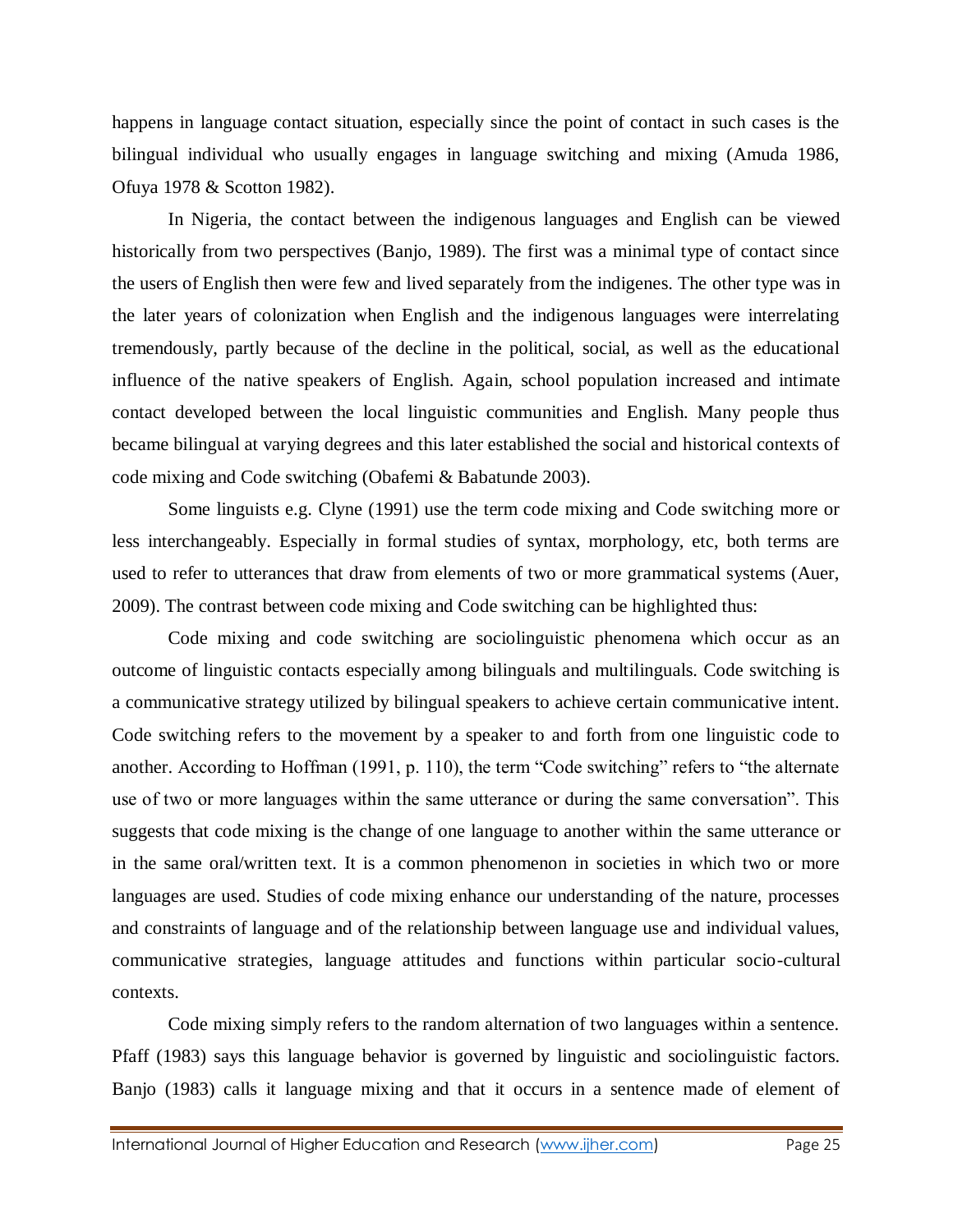language **A** and language **B.** According to Hammers and Blanc (1989), code mixing is unlike Code switching which to them is as a result of language incompetence. Bentahila and Davies (1983) also say it is the ability to choose one or the other of a bilingual's two languages in a particular situation, they also argued that the nature of the interlocutor, topic, setting and purpose determine the choice of the code. Ayodele and Adeniyi (1990) perceive it as the mixing of two languages or codes in a discourse. That the bilingual may incorporate in his discourse, some grammatical elements in the second language even while basically using the first language or vice-versa for example, "in fact nagan yaron jiya" (Hausa) i.e in fact I saw the boy yesterday.

Code switching can be said to be a verbal skill requiring a large degree of linguistic competence in both languages. Besides, it is also a device or strategy used to convey both social information and stylistic purpose. It also has something to offer to language use in bilingualism (Stephens, 1983). Beside, code mixing is a speech act in which the utterances contain element of language A and B. Code switching according to Banjo (1983) is a phenomenon in which in speech events interlocutors make utterances sometimes in language A and sometimes in language B. According to him, syntactically Code switching occurs in a discourse which is made up of sentences of language A as well as sentences of language B.

The practice is individually based and emerges from interactions. Muysken (2000:1) offers another distinction of the terms, noting that Code switching is "the rapid succession of several languages in a single speech event", while code mixing refers to "all cases where lexical items and grammatical features from two languages appear in one sentence." Faltis (1989) code mixing is the intra-sentential switching whereas, Code switching is the inter-sentential switching. He notes that language contacts are the outcome of increased social interaction between people of different linguistic culture, who are living as neighbors; and it is usually initiated by the assumed prestigious and powerful languages.

In a related study, Ngozi (2014) classifies switching into four major types. These are:

- a) Inter-sentential switching which is switching outside the sentence or clause level, for example at sentence or clause boundaries. Example, *He came here because akporo m ya na fomu.* (He came because I called him on phone).
- b) Intra-sentential switching which is switching within a sentence or a clause. Example, *please*, *biko, call him* ('biko' is 'please' in Igbo).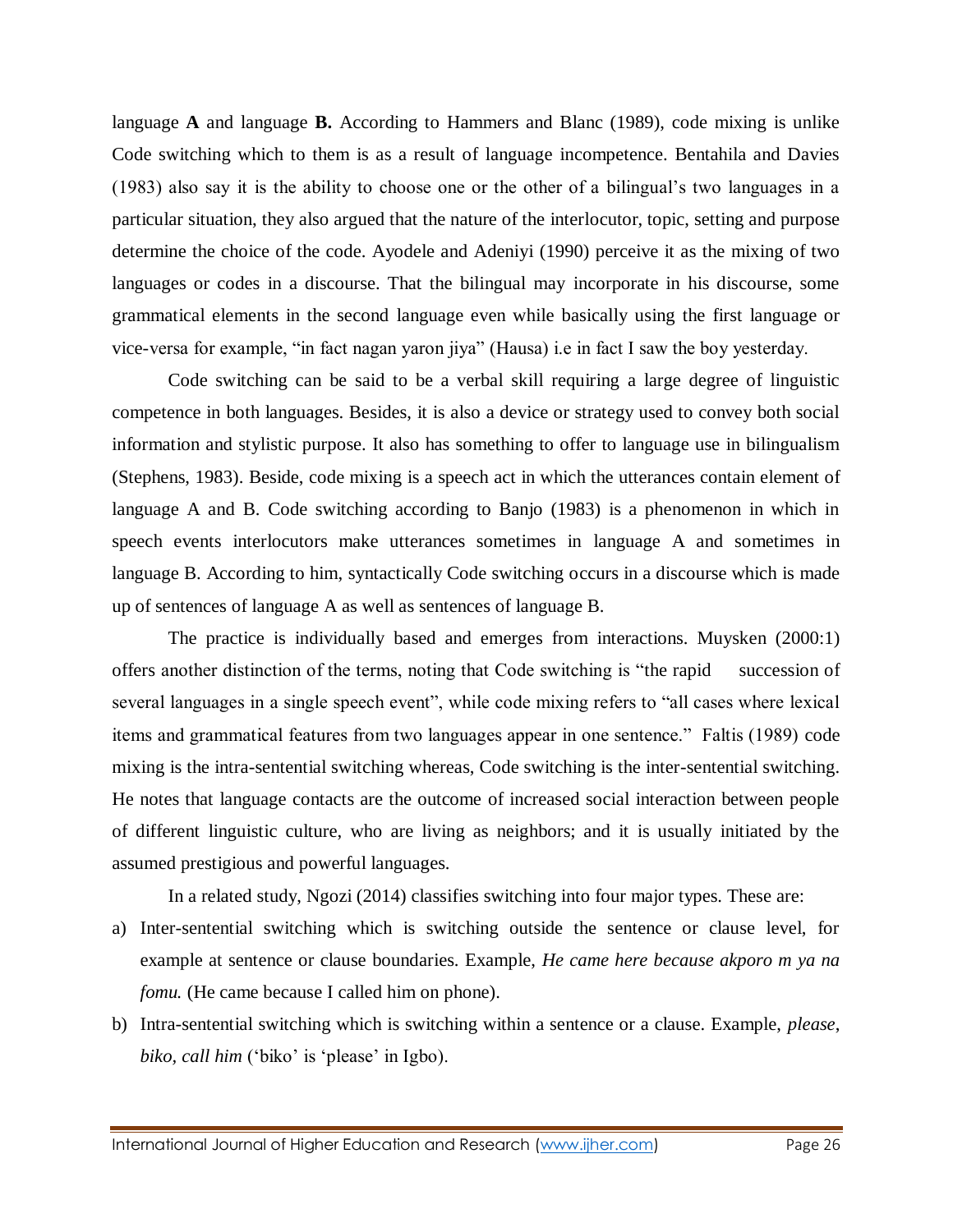- c) Tag-switching: this type of switching happens when one word from a different language is added in the end of the sentence as a tag form. For example, you came yesterday kashi? (This is a common intra-sentential switch). Example, *O biara because a chorom ichu ya n'oru.* (He came because I wanted to sack him from work).
- d) Intra-word switching is switching within a word itself, such as at a morpheme boundary. Example, *God is imirimious (imirimi* in Igbo means mysterious, deep or complex but the suffix 'ous' is English and helps in giving the word *imirimi* an English status).

From the above disposition it could be deduced that Code mixing and Code switching are linguistic phenomena that have attracted a lot of interest within the linguistic cycle. Despite the fact that various studies have been carried out on this linguistic issue, yet to the best of the researchers' knowledge there is hardly any work that considered code mixing and Code switching among Nupe-English bilinguals. Hence, the raison d'être for the present study.

# Theoretical Framework

This work uses the socio-linguistic model called matrix model developed by Myers-Scotton (1993). The model recognises that in the bilingual code mixing, one of the two languages of the speaker can be considered his or her first or dominant language in relation to the other. The dominant language then functions as the matrix language (Chan, 1998, p. 199). The matrix language is sometimes called the Host Code and the Embedded language the Guest Code (Chan, 1998, p. 199).In this work the Nupe language is the Host Code because it is the dominant language while English is the Guest Code.

# **Aim and Objectives of the Study**

The research was set out to achieve the following objectives which are to:

- a) Identify the various patterns of code mixing and Code switching among Nupe-English bilinguals in Mokwa town; and
- b) Examine the frequency of code mixing and Code switching among Nupe-English bilinguals.

# **Research Questions**

The following questions are pertinent in line with the above objectives:

a) What are various patterns of code mixing and Code switching identifiable among Nupe-English bilinguals in Mokwa town?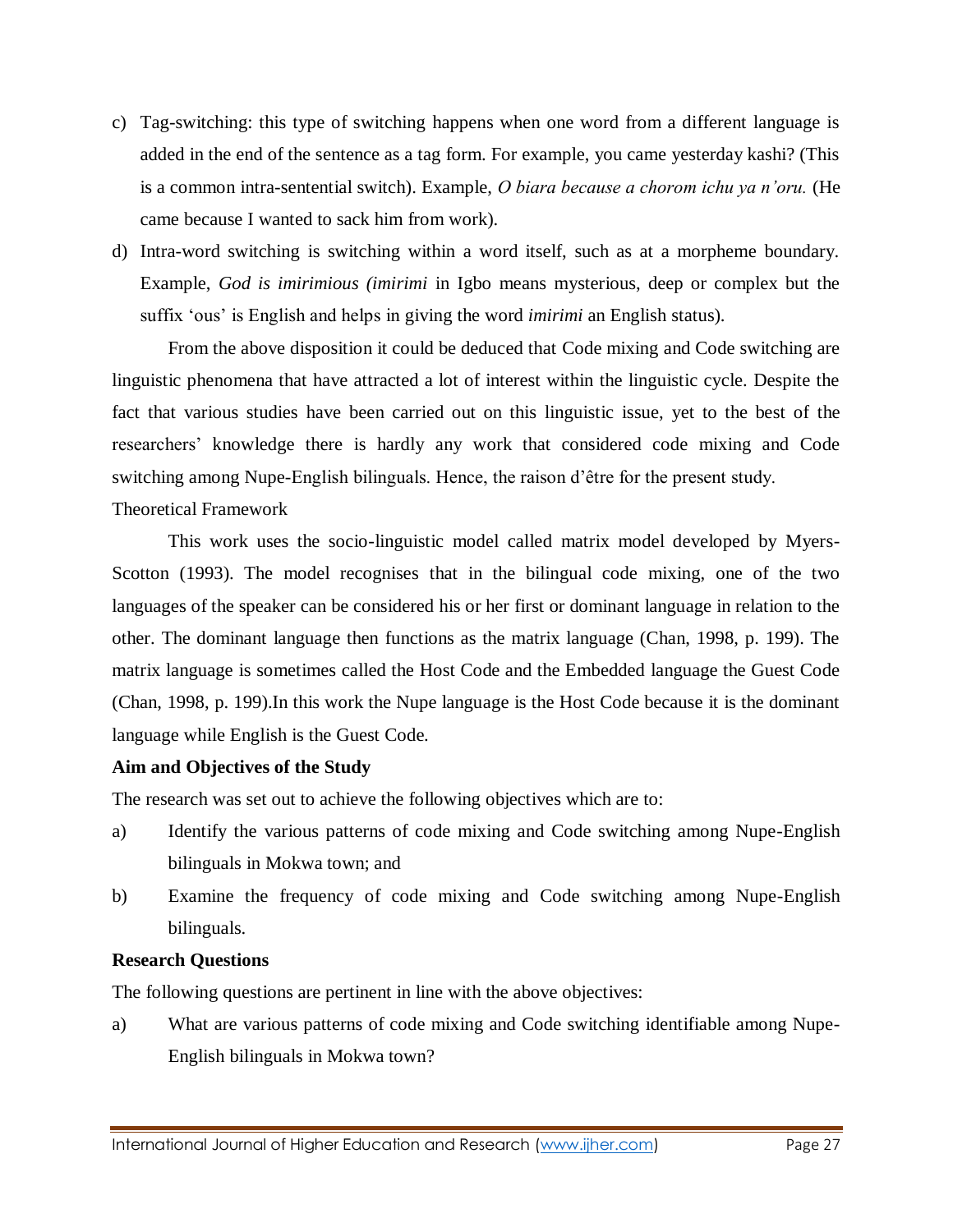b) What is the frequency of code mixing and Code switching delineated among Nupe-English bilinguals with respect to the languages code-switched and code-mixed?

#### **Methodology**

The researcher used non-experimental research design under which it focuses on a larger group of subject through the use of simple random sampling that can be later generalized. The population of the subject used for this study consisted of Educated-Nupe English bilinguals in Mokwa town. The samples used for the study were selected ten (10) teachers from six (6) schools giving a total of sixty (60) subjects.

The researcher has used simple random sampling technique to select some areas in Mokwa where Nupe-English bilinguals can be reliably got. Before one of the research instruments tape recording was administered, six (6) different areas were selected and these are Niger State College of Agriculture; Niger State College of Education, Mokwa Study Center; Government Science College, Mokwa; Hakimi Aliyu Secondary School, Mokwa and Government Girls College Mokwa, all in Mokwa town. In each unit, few number of subjects were selected. Before the Tape recording was conducted, a preliminary verbal investigation was carried out with a view to finding out the language background of the subjects so as to ensure that responses are from the appropriate subjects. Aside from the sampling for the use of tape recording another sampling has been done to select subjects that are used in the production of natural discourse. Therefore, another sampling for the use of verbal interview, Nupe-English bilingual subjects were selected with a mindful of language background of the subject, needed for the interview at a strategic conducive environment for the interlocutors.

# **Data Presentation**

The data collected on code mixing in this study are presented with the following sessions.

# **Code mixing Among Women**

Women who are bilinguals in Nupe and English often code-mix in the course of their conversation. Here are some of the code-mixed structures recorded and transcribed.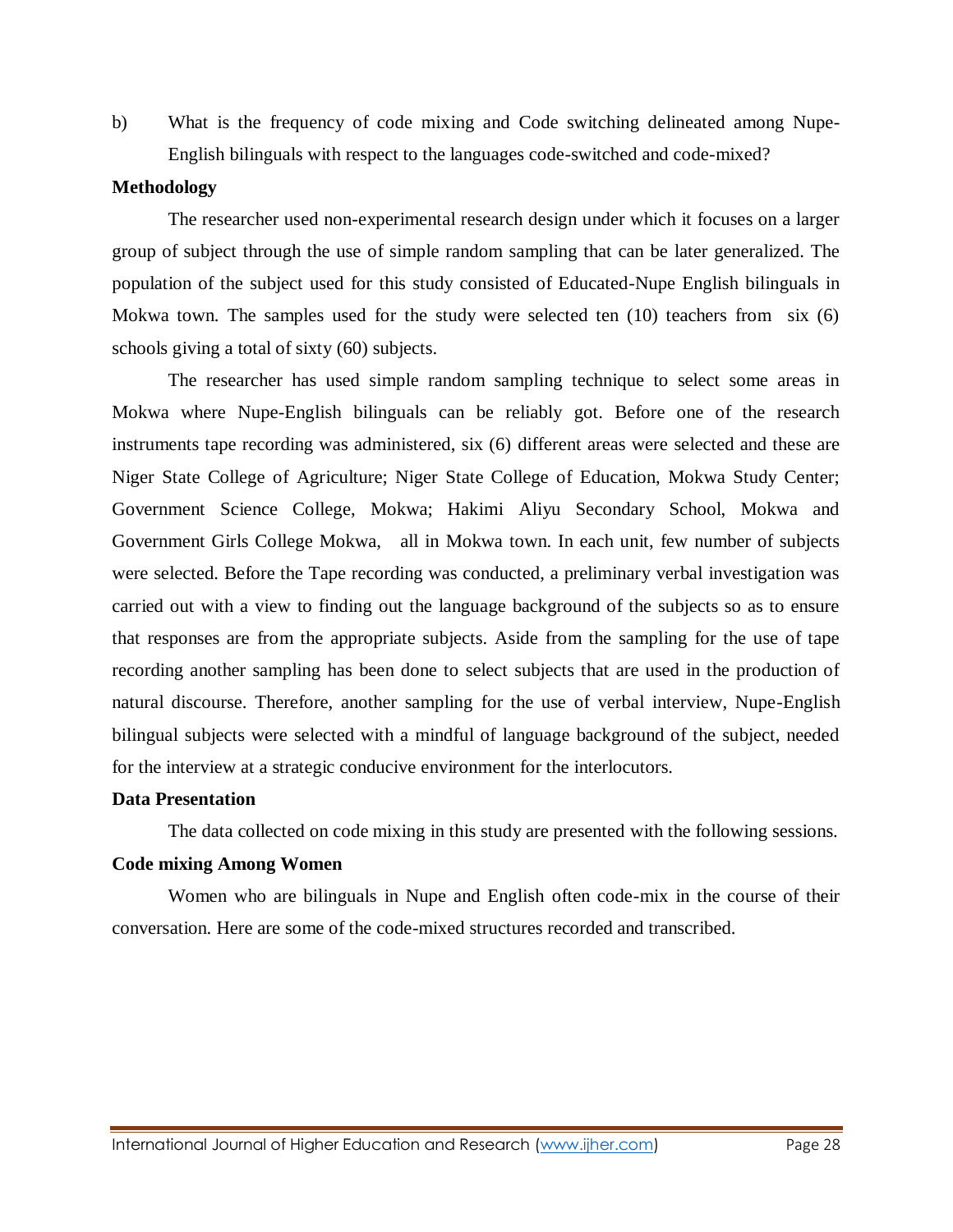- a.) Girl nazhi a serious ko degin a (Girl these a serious at all little neg) these girls are not serious at all.
- b.) Mum we nwa lucky be fridge woro nne, wen la freeze kamindoro. (Mum your is lucky with fridge new this, it take freeze every time.) your mum is lucky with this new fridge it is freeze always
- c.) Nna wunchi wen la egan doro simple a (Lady that is take talk each simple neg) That lady does not take any issue simple.
- d.) Ga disturb sister woma wo leye wan lele a (Don't disturb sister your you see is asleep emphasis) Do not disturb your sister, do you not see that she is asleep.
- e.) Mi nya saye sister mi (I have miss sister my) I have missed my sister.
- f.) Snakes are beautiful ama age eli bua (Snakes are beautiful but are good character not) Snakes are beautiful but are not good in character
- g.) We were not expecting you today ama dagana wo dabiani na you are welcome (We were not expecting you today but as you have already, come you are welcome) we were not expecting you today but as you have come you are welcome.
- h.) La charger mi yami I need to charge my phone (Take charger my give me I need to charge my phone) Give me my charger I need to charge my phone.
- i.) Jumai stubborn saranyin (jumai stubborn very much) jumai is too stubborn.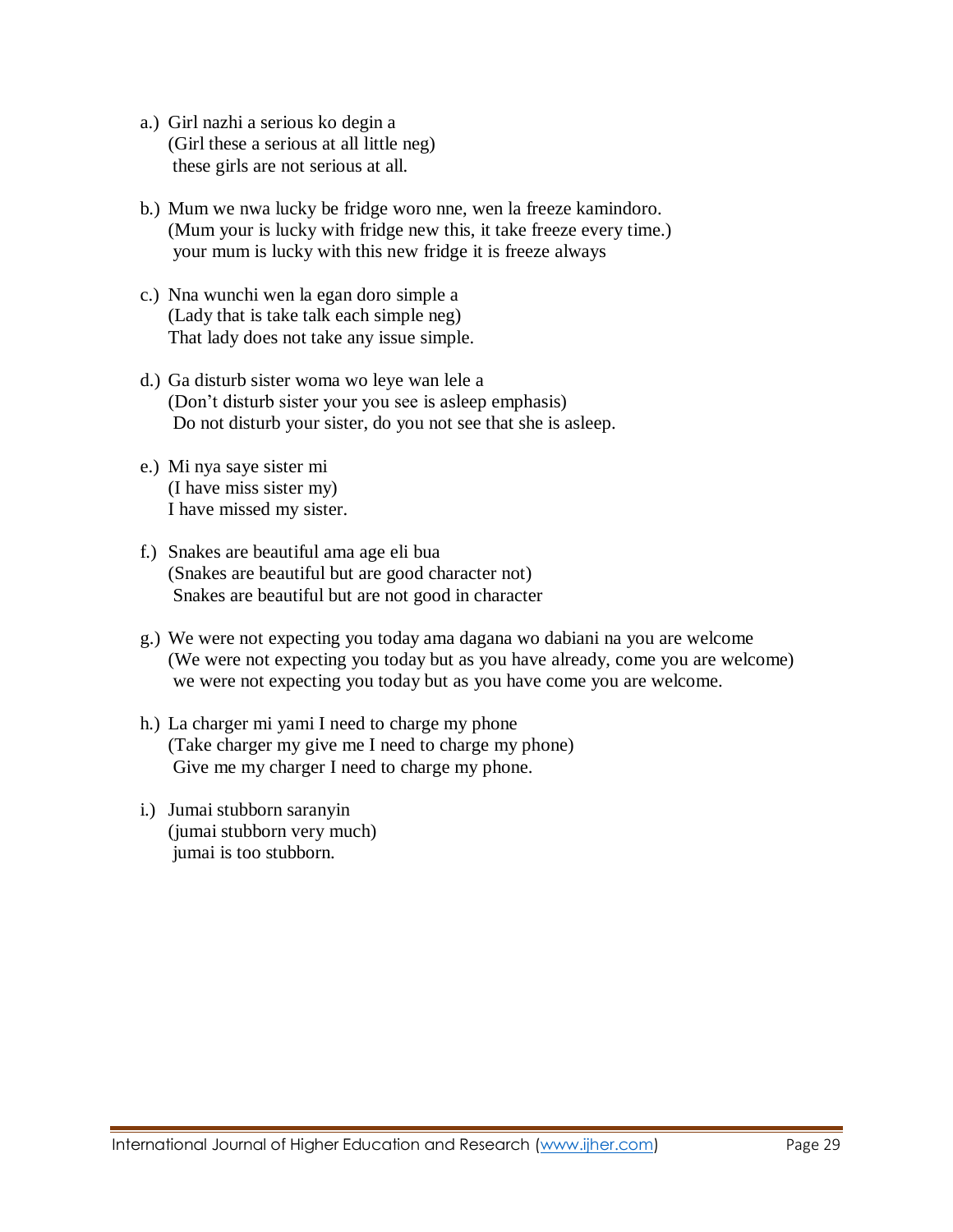In the examples above, it is often noticed that women who code-mix prefer to use more of Nupe language than English, which is the embedded language here.00



Fig. Code-mixing among women

key

 $\mathbf{I}$ 

| <b>XXXXXXX</b> | Mixture of English and Nupe |
|----------------|-----------------------------|
| xxxxxxxx       |                             |
|                | English only                |
|                |                             |
|                | Nupe only                   |
|                |                             |

# **Code mixing among Elder/Adult**

- a) Issue nya security ungayi major problem Nigeriao (the issue security major problem Nigeria) The security issue is the Nigeria's major problem.
- a) Kami chichi yabe de independent be ti yiyin o? (when shall we be independent) When shall we actually be independent?.
- b) Egi gbanizhi money tsa a la dan yegboro bo.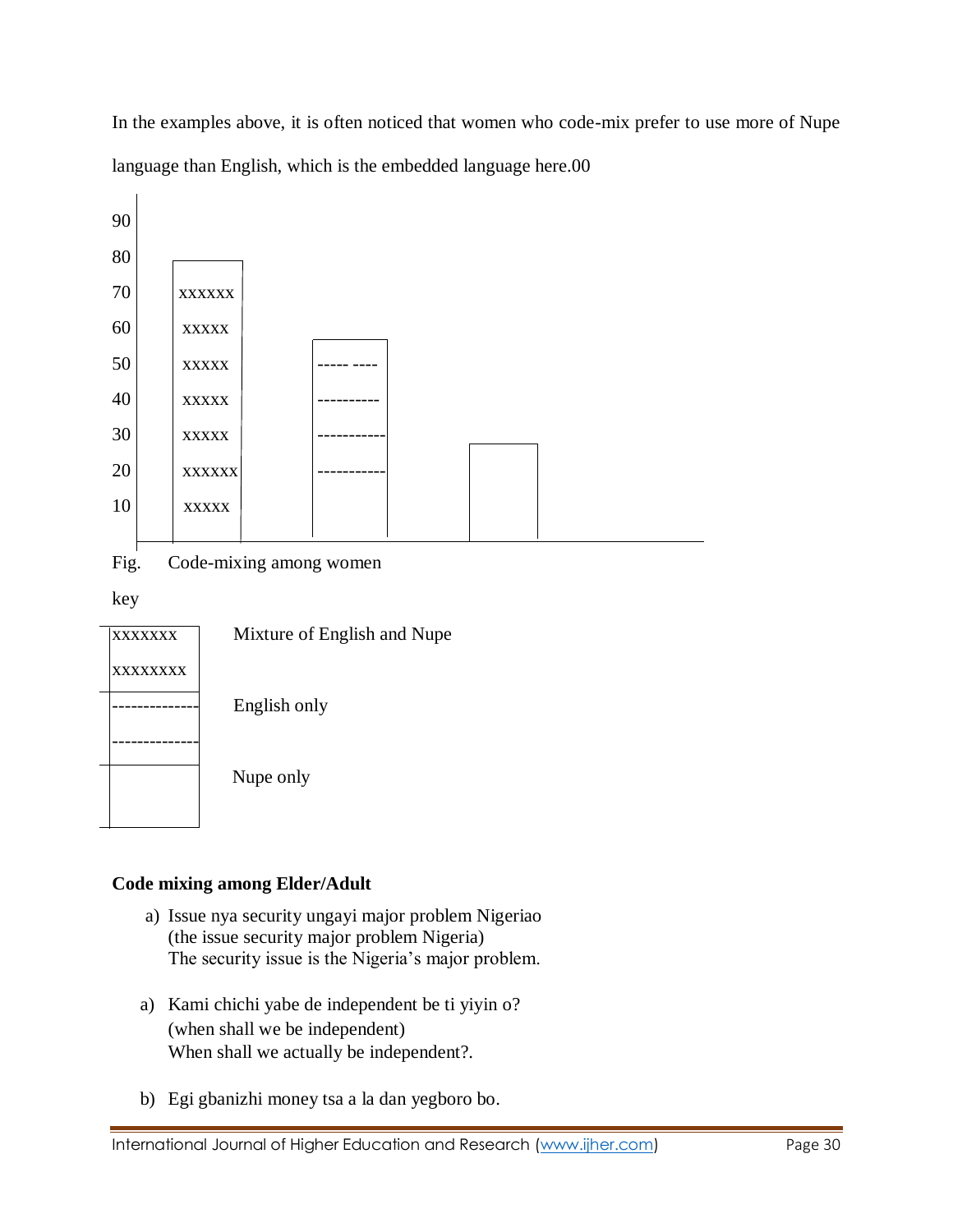(the children of nowadays money is what they put forward) The nowadays children give priority to money.

From the above we shall see that the adults do code-mix frequently in which a times appear more than one place as in the first example (a) issue, security and major problem, whereas in the other two examples the two interlarding is in object position only.

# **Code mixing among Children**

The following are code-mixed expressions produced by children who are Nupe native

speakers:

- a.) Egizhi pa tyre (*Children drive tyre*) The children drive tyre
- b.) Believe me mi de ewo indoor a honestly (Believe me I get money any not honestly) Believe me; I don't have any money honestly.
- c.) Mi yebo rice gan ezo (Me like rice than beans) I like rice more than beans
- d.) Handwriting boy nyna sa (Handwriting boy this beautiful) (This boy handwriting is beautiful
- e.) Boy wunchi wu ewa (Boy that kill snake) The boy kills the snake

In the examples above, it can be observed that children who code-mix prefer the use of

Nupe language as the dominant language than English.

# **Code mixing among Youth**

Nupe youth who speak English as a second language are fond of code mixing Nupe and

English. The following are extracts from the expressions they produced

a.) Interpreting a ga jin yawun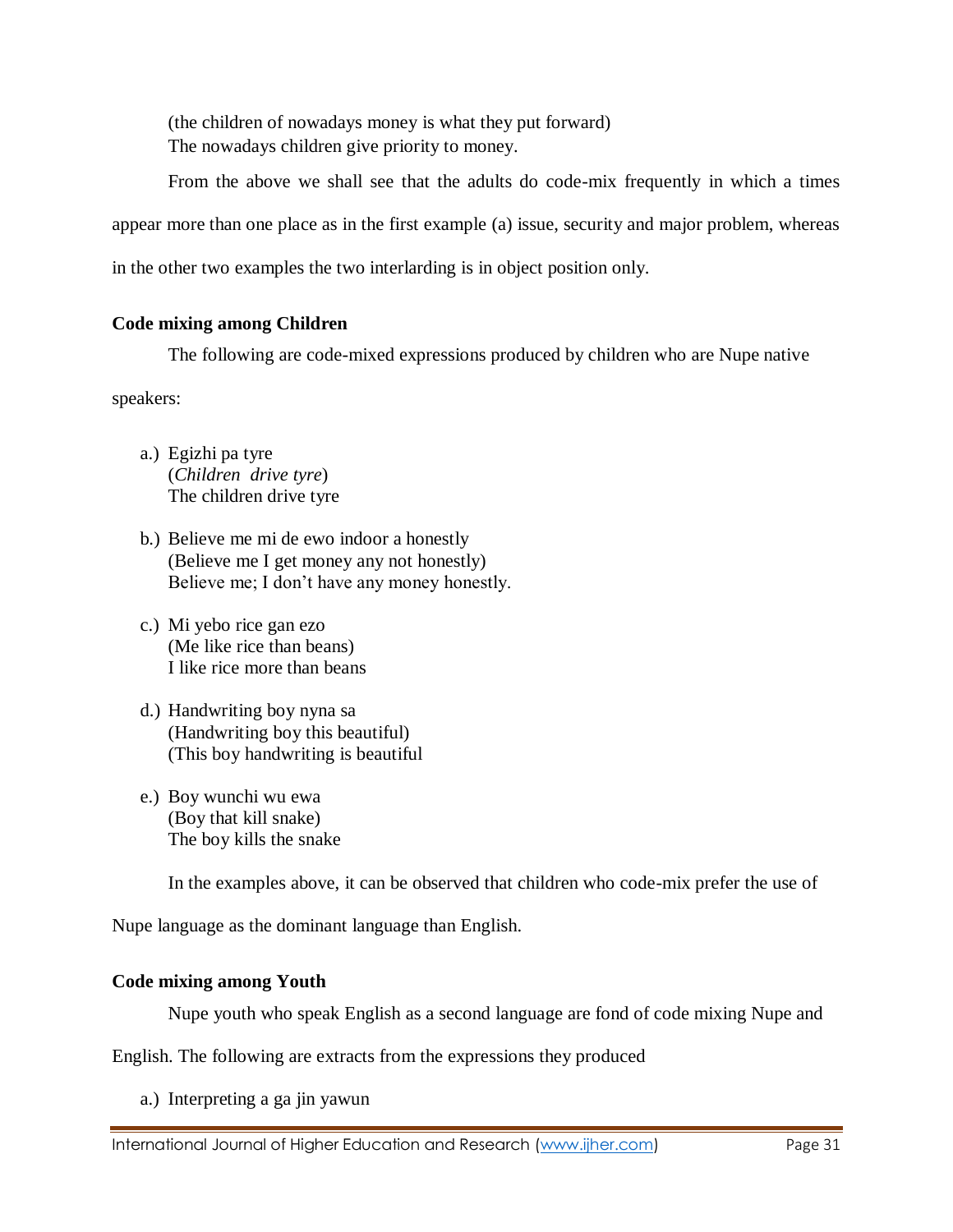(*Interpreting they did for him*) They interpreted for him

- b.) Ki yi evidence wa leye gan o wa nao (*What is evidence you see that he will not like*) What evidence did you see that he is not interested
- c.) Wa be Mokwa na wa ewo drop? (*You come Mokwa that you money drop*) When you came to Mokwa did you drop any money?
- d.) Wun a travel be eyau yin (*He has traveled with friend his*) He has traveled with his friend
- e.) Me wa jin iron nyan ede. (I want do iron of clothe) I need to iron my clothe

In a conversation among youth, the researcher find out that, the use of Nupe language is

highly prefer and very few prefer the mixture of English and Nupe in their conversation.

# **Code mixing among Women/Youth**

From the findings, the rate at which women are code mixing English Nupe in their daily

conversation is lower than when they engage on conversation with men. This implies that very

low percentage of women code-mix among themselves.

# **Code mixing with respect to various Occupations**

#### **Education/ teacher**

Teachers who are bilinguals in Nupe and English often code-mix too. The following data

are excerpts produced by them:

- a.) Payment wuchi a lau serious iyaka (*Payment that they (neg) take serious as such*) They didn't take the payment so serious
- b.) Student zhi gayi the main problem o (*Student (pl) are the main problem*) Students are problematic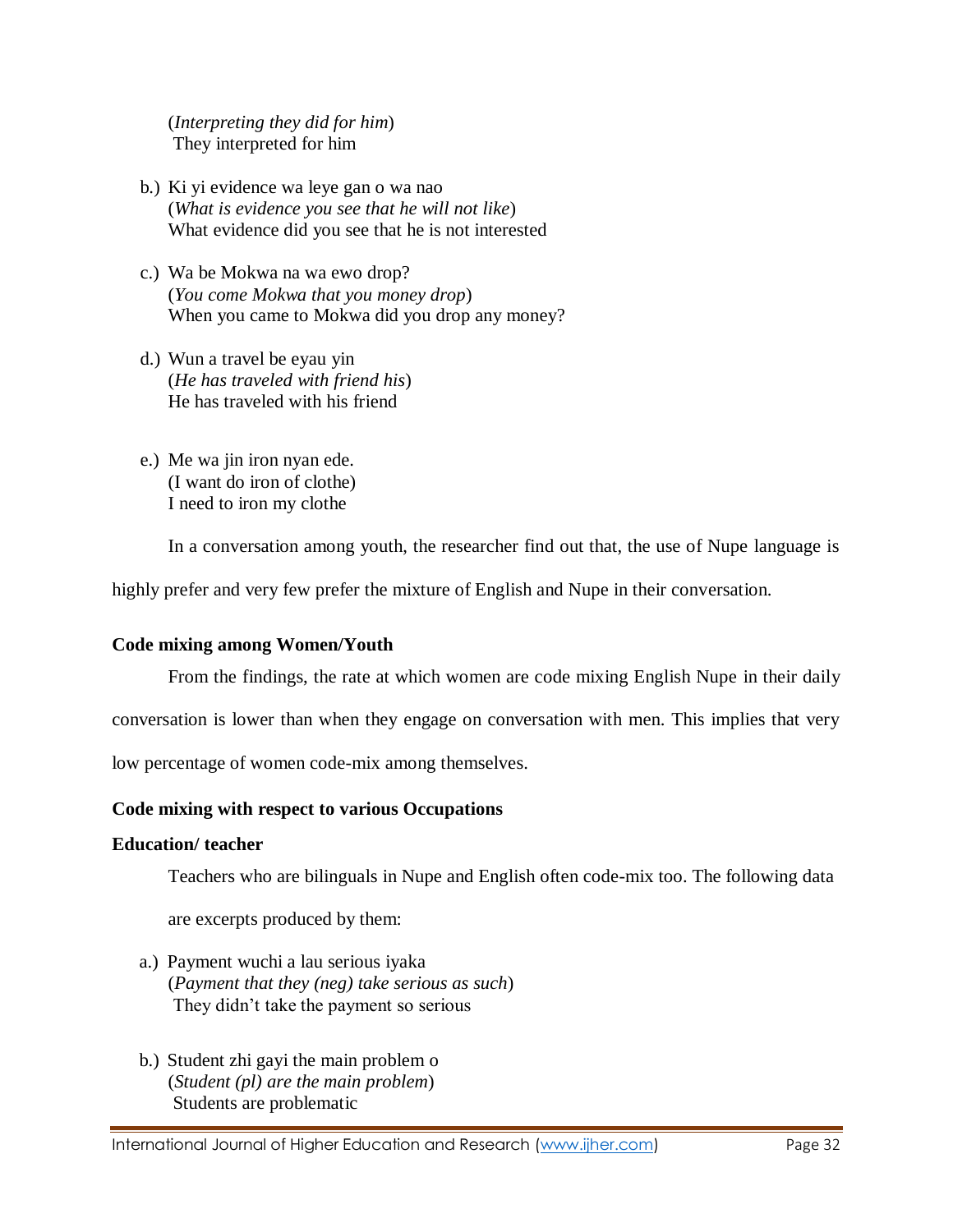- c.) Ke la mass failure be o (*What bring mass failure come*) What cause the mass failure?
- d.) Fondoro seiwoga late (*Every again you do late*) Everyday you do come late
- e.) Musa e drive lo mankanta fondoro (Musa drive to school day every) Musa drives to school daily
- f.) English kpaku wan la we lo bandondoa (English hard will not take you to anywhere) hard English will not take you anywhere
- g.) Wun tun peak yan career wun ani (he reached peak of career his) He has reached the peak of his career
- h.) So that means gan, kaganwagyi exam nyangbania wag a be yiu try achigawakeyiugiwo (*So that means that if you did not pass exam for now if you come and re-try that is how you will pass it*) If you fail an exam at a sitting you can try it again
	- i.) Wa script exam mark zoa ni? (Have you script exam mark finish?) have you finish marking the exam script?

# **Explanation**

(a) Two words are interlarded 'payment' and 'serious'. The subject position and adjust respectively. The same sentence can be rendered thus: 'Ala payment wunchi serious iyaka a'

The last 'a' is negation, while the first 'a' shows plurality (i.e third person plural)

(b) and (c) the both sentence end with 'o', however each 'o' performs different functions, and the 'o' in (b) shows emphatic pronoun (themselves) while the 'o' in (c) is interrogative.

(d) 'fondoro' is adverb of time (Everyday). A sort of elison is observed and is derived from two words: 'efo (day)' and 'doro (any)' to mean 'everyday'. 'e' is deleted and we have 'fondoro (everyday)'.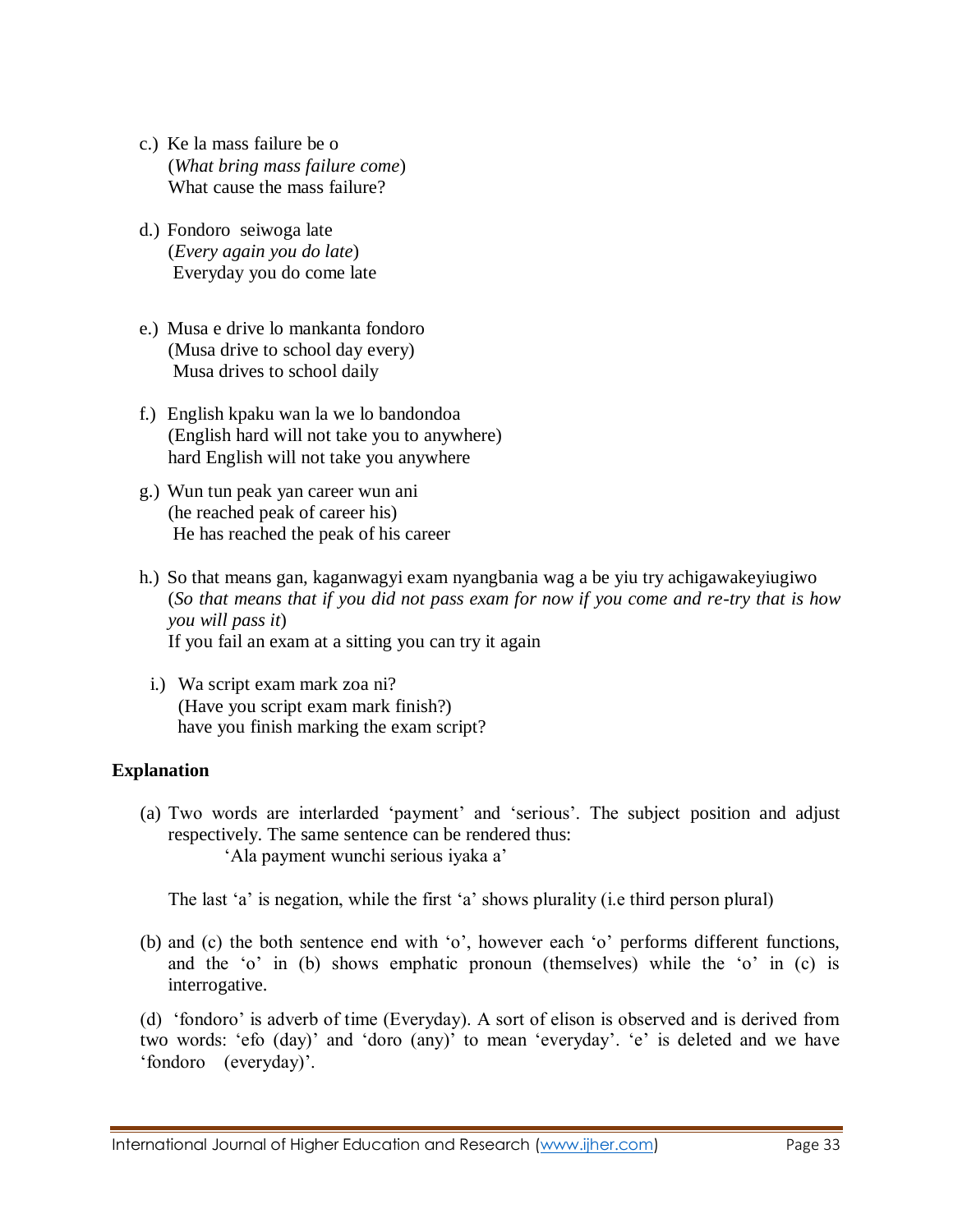From the above, except a, b and c indicate that the teachers who code-mix prefer to use

more of English language than Nupe language in an informal situation. However in except 'd'

the Nupe language is the dominant language.

#### **Health workers**

The following data are excerpts produced by Nupe-English bilinguals who are health

workers:

- a.) Agan a la egizhi jin immunization (they said they should children do immunization) They aid children should be immunized
- b.) Zhi la mi book o de? (who take my book?) who took my book?
- c.) Gajin overdose ma (Don't do overdose) don't do overdose.
- d.) Accident wunchi terrible (Accident that terrible) that accident is terrible
- e.) Doctor zhi a fi strike o (Doctors are in strike) the doctors are on strike

In the above exert, it can be seen that the health worker who code-mix prefer to use more of

Nupe language than English to the villagers.

# **Sport**

The following data are excerpts produced by Nupe-English bilinguals who engage in

Sport activities:

a.) Footballers are earning much now ama aman ewo wa, that is why aga retire e de yandoro bea

(Footballers are earning much now but they don't know money make, that is why if they retire they don't have anything again.)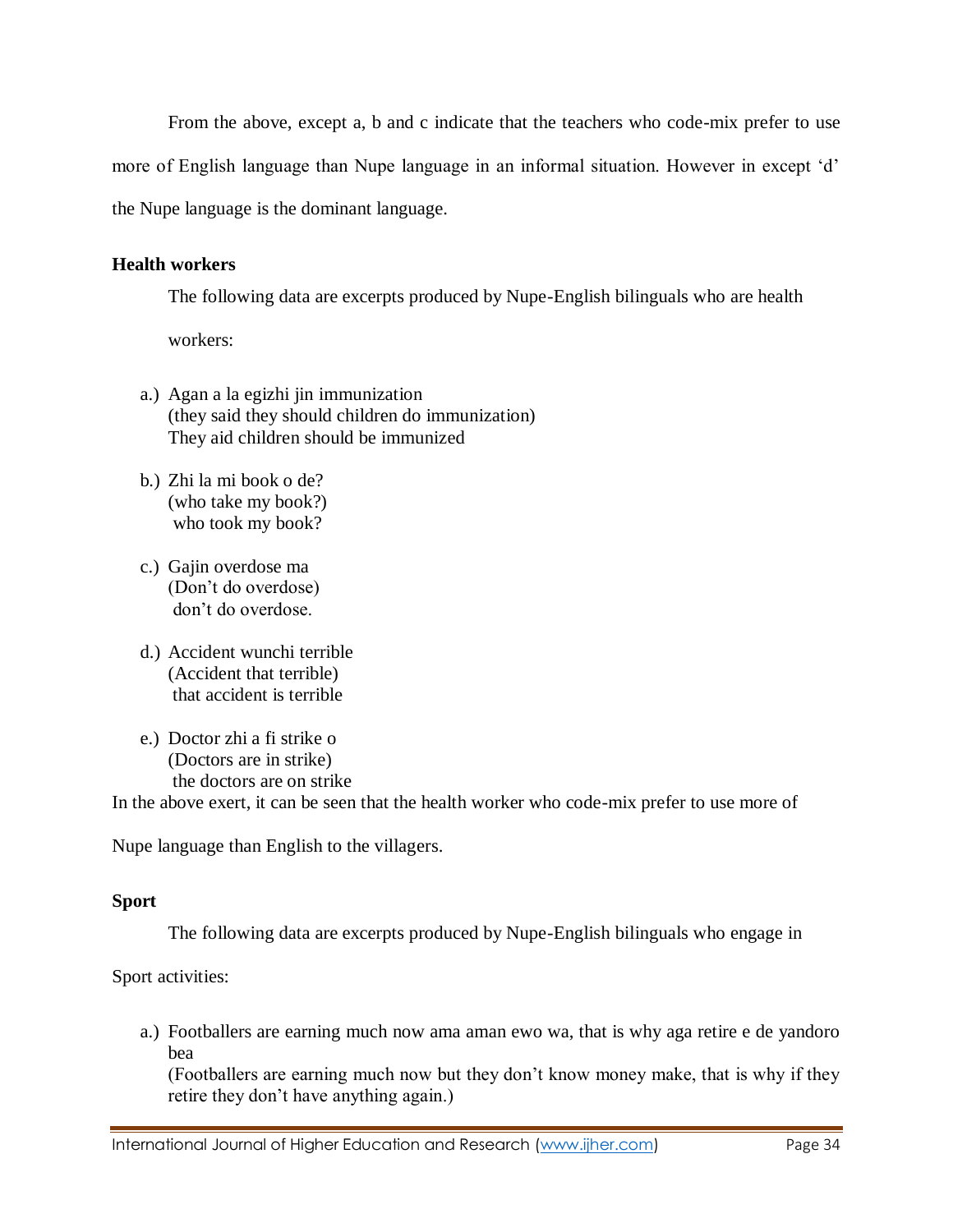footballers are earning much now but they don't know how to make money, that is why when they are retired they don't have anything left.

- b.) Players yan Green Eagles a laye dan ba a. (Players of Green Eagles concentrating not) Green Eagles players are not serious
- c.) Ezhimisu kichi walleye gan Ronaldo deal be nyin gbaniun (*Language mouth which one you see that Ronaldo deal with for now*) Which language do you think Ronaldo speaks now
- d.) Ka Spanish Laliga o won la communicate be Spanish lea interpreting gajinya won (*Even Spanish Laliga he has not communicate with Spanish before interpreting they did for him*) Even in "Spanish Laliga" he has not been speaking Spanish, they do interpret for him
- e.) How many year Ronaldo jin gun England bo (*How many years Ronaldo do inside England*) How many year did Ronaldo stay in England

From the above, one will observed that in sports, people prefer highly the use of English language than Nupe. Also in most cases the code-switching takes places at the clause boundaries. **DISCUSSION OF FINDINGS**

# **Family Relationship**

In our finding when the family members are engaged in casual conversation, the interlarding of English and Nupe will be significantly noticed. When communication is between husband and wife a very few number choose the interlarded English and Nupe so also high number of people also interlarded the two languages when communicating with their children. When the conversation is with one's parent very few members will code– mix English with Nupe.

The Nupe language is preferred when the communication is between someone and his grandparents. Therefore it is observed that the choice of the English Language family conversation is significantly low.

# **Code mixing with respect to various Occupations**

Language use is being considered at different occupational setting for a limited number of profession.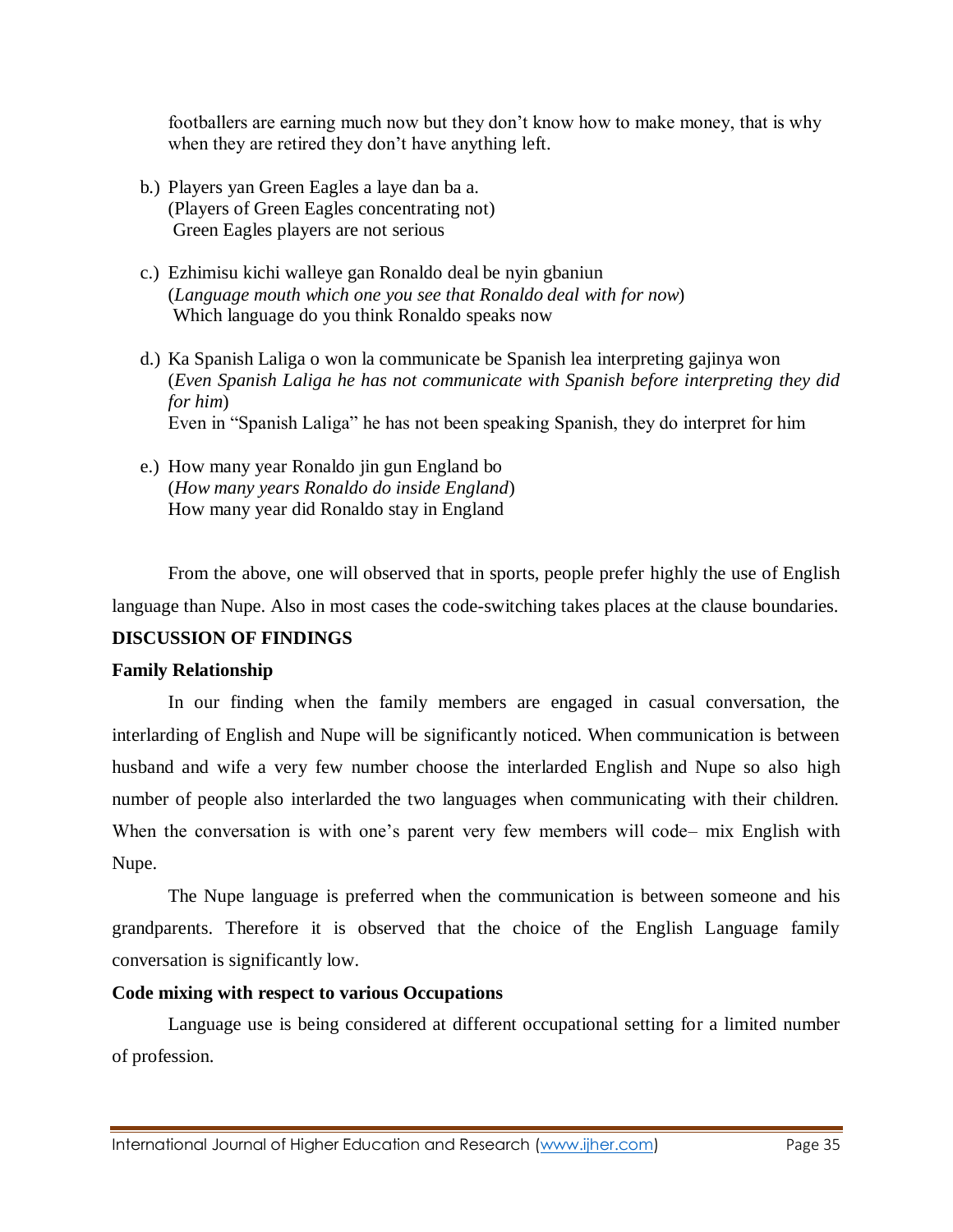In a conversation between a teacher and a student, the use of English language is highly preferred, very few prefer the mixture of English and Nupe. This implies that a reasonable high percentage of students use English Language whenever they engage in a formal communication with their teachers. In a communication with a doctor and a patient the use of English prevails more. This implies that doctor as a professor warrant the use of English mainly, since the language can effectively and adequately capture the register of the profession even in an informal situation.

When conversing with a house servant very few opt for the use of English while a very significant high percentage preferred the mixture of English and Nupe and reasonable number Preferred Nupe only.

# **Conclusion**

Following the results of the study, it is observed that this paper has presented empirical evidence to support the unavoidability of code mixing and Code switching especially in nonformal intra-group speeches among educated Nupe-English bilinguals. As already explained, the mixing of codes is a process characterized by the transfer of element from a language (the second language) to the base language (mother tongue/first language). Unlike borrowing, which is generally limited to lexical units which are more or less well assimilated, code mixing transfers element of all linguistic levels and units ranging from a lexical item to a clause. Code mixing is seen as a strategy of a bilingual speaker, whereas borrowing is not, in the way that monolinguals can practice it in a language contact situation.

The study suggests that, often times, the phenomenon of Code switching and code mixing can, of course, express the seeming lack of the needed words in the base language, especially in a spontaneous speech situation where the speaker cannot immediately select the appropriate lexical item of the base language. In this direction, the mixing of codes as well as the switching of codes serves to compensate for this type of lackness. The phenomenon can as well be the bilinguals' specific code type which enables him to express attitudes, intensions, roles and also to help in identifying which group one belongs to.

Unlike code mixing which is intra-sentential, Code switching which is inter-sentential, does not raise any linguistic problem. This is because the switch from one language to the other does not appear to violate the syntactic rules of either language. Also, the sociolinguistic context in which Code switching takes place is paramount in determining the type of code to be used and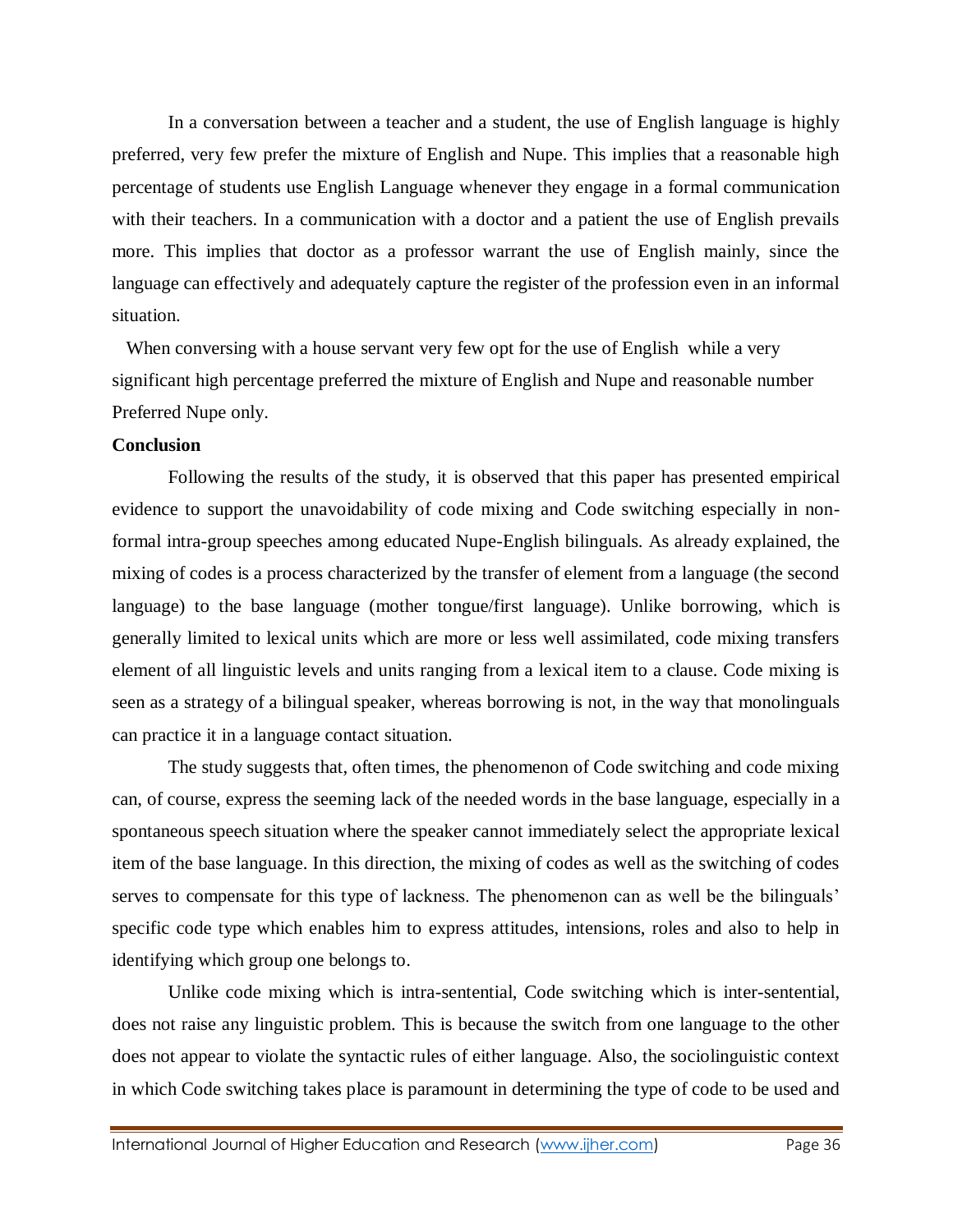the speaker's inclination to the message and other fellow speakers. This paper has revealed the inevitability of the two phenomena under study in the non-formal conversational discourse of Nupe-English bilinguals. Bilinguals who are youth have also shown the tendency of being prone more to code mixing in the process of their daily conversations than bilinguals above the youthful age. This support the characteristic of the youths as being innovative as well as creative even at the linguistic level.

Banjo (1996) has noted that when two languages are in contact, the more dominant language must be expected to have a more conspicuous mark on the other language than viceversa. For the present day Nigeria's bilinguals, English has taken dominance in terms of the degree of language mixing and switching, but in terms of the syntactic rules of the sentences formed, the Nupe language is in total control. However, it is important to note that the most obvious sociolinguistic effect of the language situation in the area studied is the emergence of a Nupe-English bilingual elite which is expanding in line with increase in educational opportunities.

#### **Recommendations**

In view of the contact between the English language and the Niger State's indigenous language (in which Nupe is a major one), the phenomena of code mixing and Code switching become imperative and unavoidable. The results of the study seem to suggest that when codes are consciously mixed, they are used as a device by the speaker to make himself better understood. The mixing of codes is a function of the audience, the topic and social level of conversation and the phenomena could be both conscious and subconscious.

The multilingual nature of Nigeria has some implications for national policy on indigenous language and how to maintain them. It is therefore suggested and recommended as follows:

- i. The English language and the indigenous languages like Hausa, Igbo, Yoruba & Nupe should be put on equal footing and their roles should be explicitly stated so as to ensure that indigenous languages are no more de-emphasized.
- ii. The indigenous languages should be developed, modernized and standardized so as to promote their cognitive frames.
- iii. The mixing and switching of codes should be seen as rich and veritable communicative methods because of their roles in the process of communications.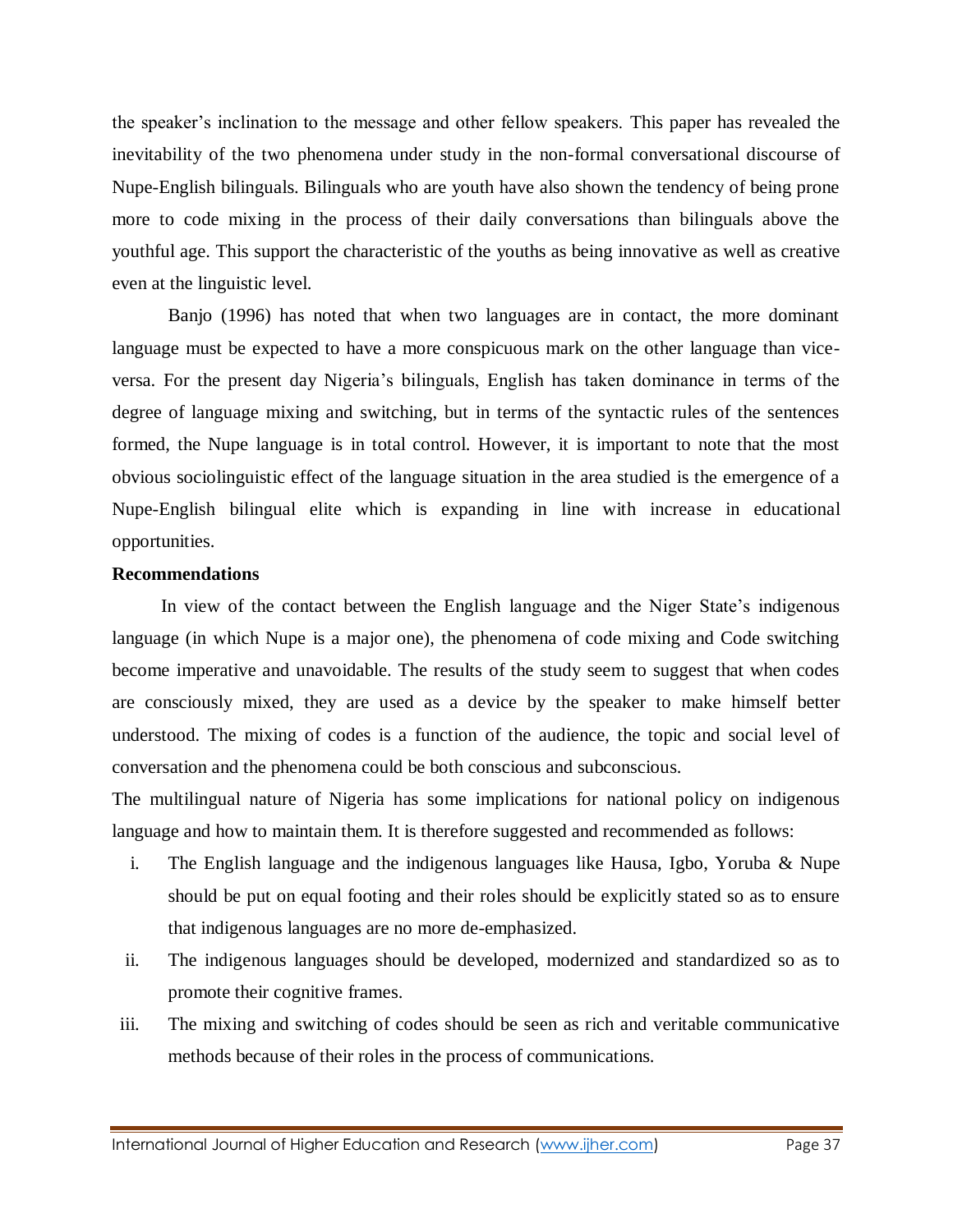#### **REFERENCE**

- Amuda, A. (1986). *Yoruba/English code-switching forms and functions.* Unpublished Ph.D thesis, University of Reading, England.
- Auer, P. (ed.) (2009). *Code-switching in conversation:Language, interaction and identity*. London &New York: Routledge.
- Ayodele, C. & Adeniye, O. (1990). *From switching code to 'code-switching: Towards a reconceptualization of communicative codes. In Code-switching in conversation: Language, interaction and identity*, ed. J.C.P. Auer, 29–50. London and New York: Routledge.
- Banjo, A. (1983). *Language use in a multilingual society: An update on the Nigerian Situation*. In: Okon, M. and O. E. Essien (Eds.) *Topical issues in sociolinguistics: The Nigerian perspective*. Aba: National Institute for Nigerian Languages. pp. 43-52.
- Banjo, A. (1989). *The status and role of English as a second language;* in L. Jubril, J.L. Macaulay, B.O. (pp. 1-4)
- Banjo, A. (1996). *Making a virtue of necessary: An overview of the English language in Nigeria*, Ibadan: Ibadan University Press.
- Bentahila, A. & Davies E (1983). *The syntax of Arabic –French code-switching lingua* 59:301- 310.
- Chan, B.H. (1998). *How does Cantonese-English code-mixing works? In Martha Perinington, ed Language Hong Kong at Century's End Hong Kong*: University of Hong Kong Press.
- Clyne, M. (1991). *Dynamics of language contact.* Cambridge: Cambridge University Press.
- Faltis, C. (1989). Code-switching and bilingual schooling: An examination of Jacobson's New Concurrent Approach. *Journal of Multilingual and Multicultural Development, 10*(2), 117-127.
- Hammer, J.F. & Blanc, H.A. (1989). *Bilinguality and Bilingualism.* Cambridge: Cup.
- Hoffaman C. (1991). *Introduction to Bilingualism.* New York: Longman.
- Muysken, P. (2000). *Bilingual speech: A typology of code-mixing*. Cambridge: Cambridge University Press.
- Myers-Scotton, C. (1993). *Social motivations for codeswitching: Evidence from Africa.* Oxford: Clarendon Press.
- Ngozi, U.E. (2014): Code-switching in Igbo-English Bilingual conversations Eboyi State University Press: Abakaliki: Nigeria.